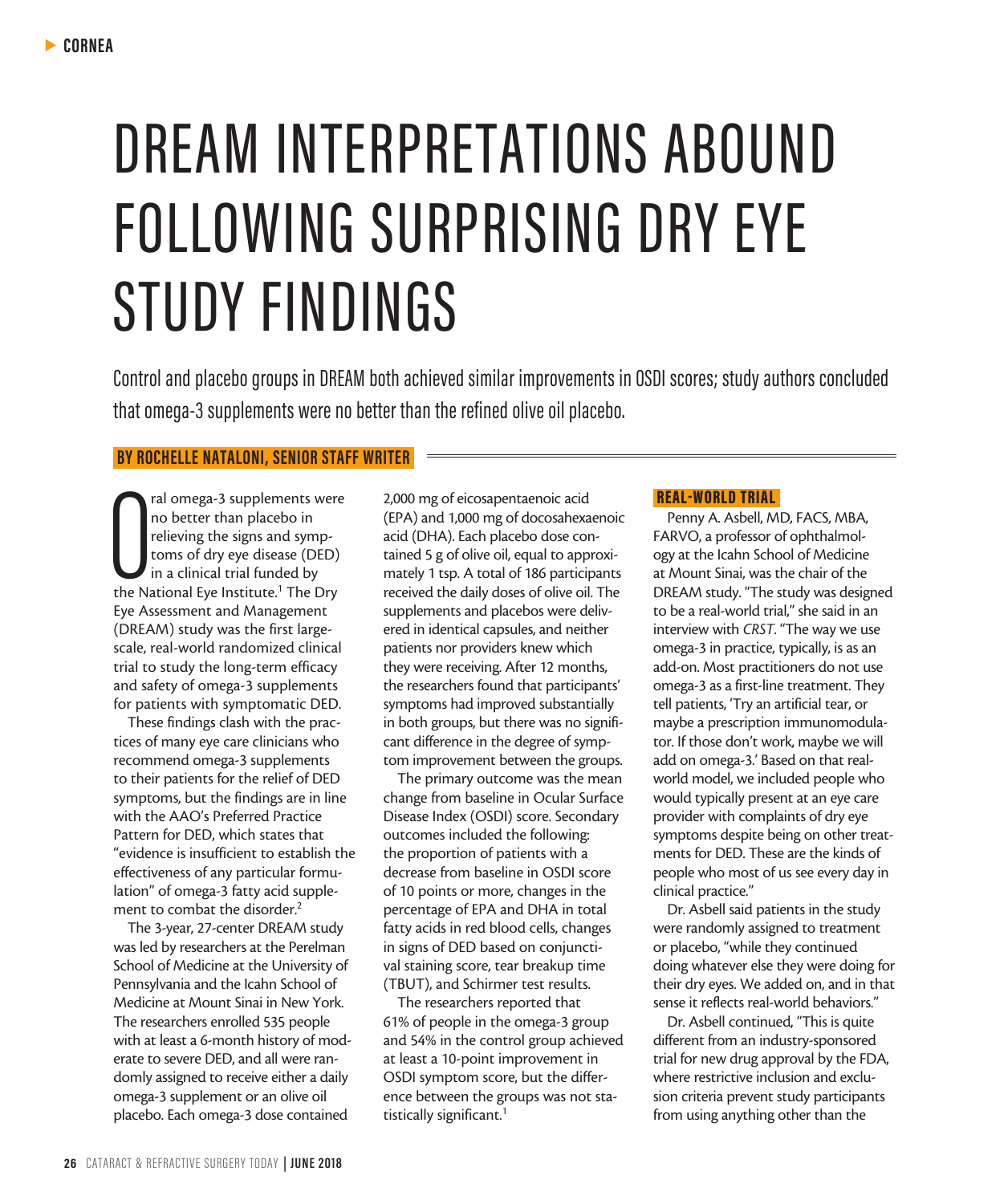agent the trial is investigating. A major problem is that often the results of those clinical trials do not reflect clinical practice because very few people use the product in isolation. Our goal was to study people who say, 'My eyes still bother me even though I am using various dry eye treatments. What else can I do?' It is very rare in clinical practice to advise a patient to stop everything he or she is doing and use only omega-3."

### NOT ALL AGREE

The DREAM outcomes inspired a range of responses from other ophthalmologists and stakeholders in the DED arena interviewed by *CRST*. Some questioned the design of the study, with particular emphasis on its use of olive oil as a placebo; others described the study as well done, thorough, and appropriately mindful of real-world conditions.

Alice T. Epitropoulos, MD, an ocular surface disease expert at The Eye Center of Columbus, Ohio, and a clinical assistant professor at The Ohio State University Wexner Medical Center in Columbus, said she plans to continue recommending a reesterified omega-3 supplement to her patients with DED.

"A good quality reesterified omega-3 is becoming widely accepted as a primary therapy for dry eye patients," Dr. Epitropoulos said. She is first author of a recently published paper that demonstrated benefits of reesterified omega-3 supplements in patients with DED in a multicenter, prospective, interventional, placebo-controlled, double-masked study.<sup>3</sup> "Patients were excluded from our study if they were using topical cyclosporine, topical corticosteroids, and oral omega-3 fatty acids within 3 weeks of screening or any time during the study," she explained. "Our results showed a statistically significant reduction in tear osmolarity—our primary endpoint—in the omega-3 group, at weeks 6 and 12, compared to control. We also saw a statistically significant improvement in TBUT, omega-3 index levels (indicating good absorption), along with a significant

reduction in OSDI symptom scores and matrix metallopeptidase 9 positivity." The study was funded by Physician Recommended Nutraceuticals (PRN).

Dr. Asbell pointed out that the DREAM researchers also analyzed the results for only the patients in DREAM who would have fulfilled the eligibility criteria for Dr. Epitropoulos' study. "The combination of high osmolarity and mild meibomian gland disease [MGD] required for the Epitropoulos et al study was rare in DREAM," she said. "Not all DREAM centers had the TearLab osmometer, so only 375 of the 535 DREAM patients could be classified. Among these 375 patients, only 24 (6%) would have met the eligibility criteria, mostly because of the requirement of tear osmolarity of 312 mOsm/L or greater in at least one eye. Eligibility criteria also included mild MGD (moderate to severe MGD patients were excluded), and patients were excluded if they were using topical cyclosporine 0.05%, topical corticosteroids, nonsteroidal antiinflammatory drugs, glaucoma medications, or oral omega-3 fatty acids. With only 17 patients assigned to omega-3 and seven to placebo, no meaningful analysis could be performed."

Laura M. Periman, MD, a Seattlearea private practice ophthalmologist and ocular surface disease expert, said she will also continue recommending omega-3 supplements to her patients with DED, although she said she thought the DREAM study was "well done," and "appropriately mindful of more real-world conditions."

Dr. Periman pointed out that, in situations in which study outcomes challenge the status quo, it is "tempting for clinicians to throw the baby out with the bathwater based on one study." She added that it is important to keep in mind "that it is scientifically disingenuous to draw comparisons and conclusions between studies with completely different materials, methods, designs, and primary endpoint metrics."

"I think one of the challenges presented by the results of a large study such as DREAM is that it is not easily distillable into sound bites, which is additive to the confusion regarding the actual paper and findings and even clinical trial design," Dr. Periman said.

Cynthia Matossian, MD, FACS, medical director of Matossian Eye Associates, in New Jersey and Pennsylvania, said, "Omega-3s play a significant role as a foundation for my dry eye management." She was a principal investigator in the Epitropoulos study of oral reesterified omega-3 supplementation,<sup>3</sup> which she said showed that "omega-3s in the correct form and dose show statistical significance over placebo in known dry eye endpoints" as outlined in the Tear Film and Ocular Surface Society Dry Eye Workshop II,<sup>4</sup> including tear osmolarity, TBUT, and corneal staining. She added that the DREAM outcomes will have no bearing on her prescribing habits. "My starter triad will continue to be preservative-free artificial tears, omega-3s in a reesterified triglyceride formulation, and a heated microwaveable mask from Bruder."

#### THE OLIVE OIL PLACEBO

Dr. Asbell explained that the use of olive oil as the placebo did not dilute the strength of the DREAM outcomes for several reasons. First, she noted, 1 tsp of olive oil a day is less than what the average person might consume in his or her daily salad dressing, and the olive oil consumed daily in the popular Mediterranean diet is 12 times the amount used daily in the DREAM study (Figure 1). Second, the DREAM study used refined olive oil, which does not include all of the components of typical olive oil, such as polyphenols. Third, and perhaps most important, olive oil–related fatty acid blood level measurements, an objective metric, were essentially the same at baseline for the active group and the placebo group and did not change throughout the year of the study.

"Oleic acid and alpha-linolenic acid were not very high at baseline, and they continued to be about the same at 6 and 12 months (Figures 2 and 3).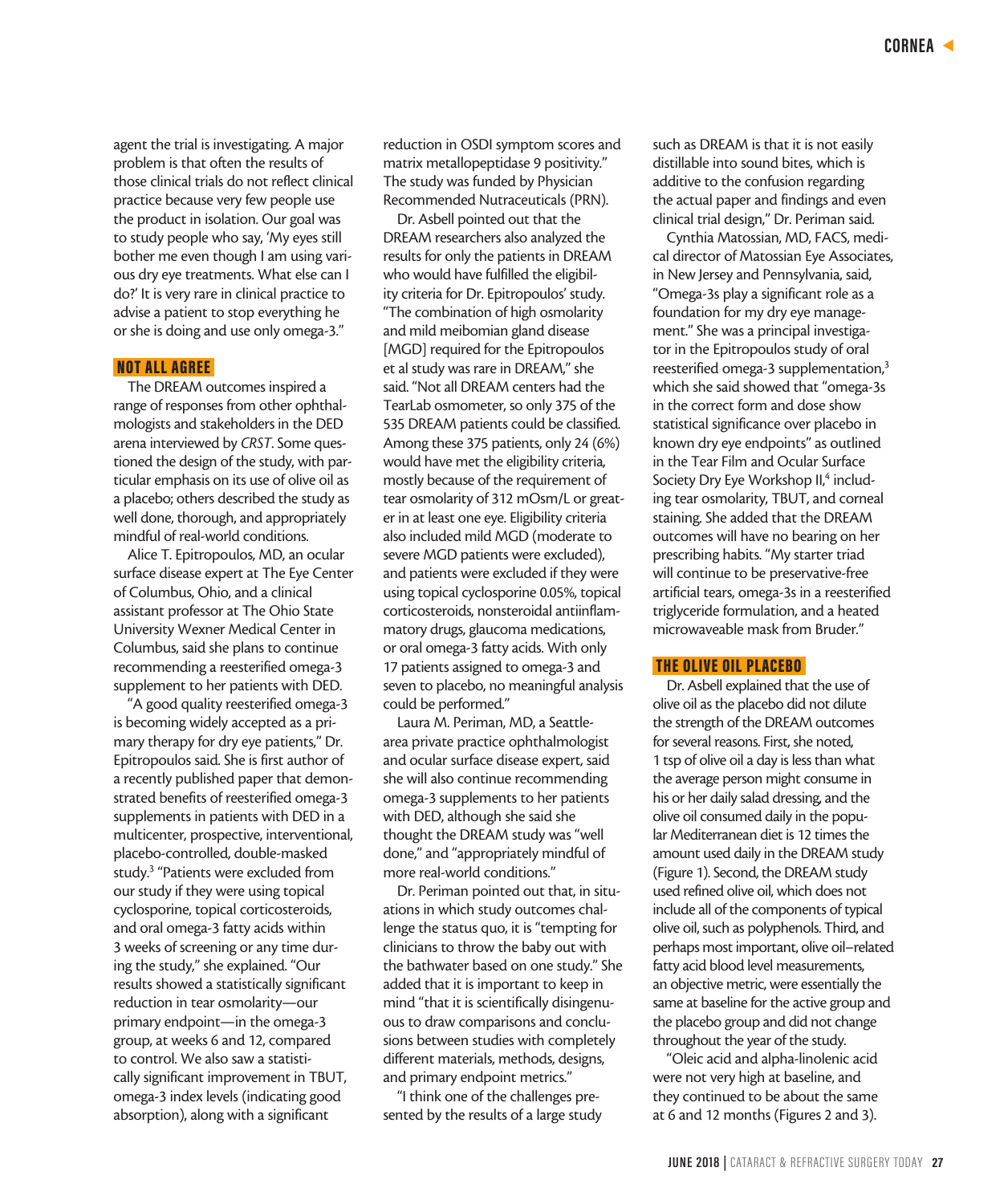Images courtesy of Penny A. Asbell, MD, FACS, MBA, FARVO<br>Reproduced with permission from The Mount Sinai Health System Images courtesy of Penny A. Asbell, MD, FACS, MBA, FARVO Reproduced with permission from The Mount Sinai Health System

#### **More on the Placebo**

- Dose 5 gms per day = 1 teaspoon per day
- Independent laboratory analyzed both placebo and active
- Major constituent is oleic acid ( $\omega$ -9)
	- Small amount of plant-based ω-3 (alpha linolenic acid [ALA])  $\rightarrow$  30 mg per day
	- Inefficient conversion to EPA and DHA (yield~3 mg)
	- DREAM active supplements 3000 mg = 1000x
- Mediterranean Diet not!
	- Minimum of 4 tablespoons per day (12 tsps), preferably virgin
	- Diet includes nuts, fish, fruits, vegetables
	- > DREAM: refined olive oil no or low polyphenols
	- $\triangleright$  100 gms or 20x used in intervention studies

**Figure 1. Each placebo dose contained 5 g of olive oil, equal to approximately 1 tsp.**



**Figure 2. At 6 and 12 months, mean oleic acid was 5 to 6 times higher in the active group; there was no change in the placebo group.**

Mean Alpha-Linolenic (ALA)(ω-3)  $0.25$ -Active -- Placebo  $0.20$  $0.15$  $\frac{0}{0}$  $0.11$  $0.11$  $0.11$  $0.10$  $0.11$  $0.10$  $0.10$  $0.05$  $0.00$  $\Omega$  $6\overline{6}$  $12$ **Months DREAM Figure 3. At 6 and 12 months, mean alpha-linolenic acid acid was 5 to 6 times higher in the active group; there was no change in the placebo group.**

There is no evidence that the olive oil—either by volume or by blood tests—was a significant factor in the results," Dr. Asbell said. "If those two markers on red blood cells had increased over the year in one group and not the other, then I might

also be thinking that there was a difference, but we did not see any difference at baseline and we did not see any difference over the year, and the levels we saw were not very high; they were standard in the American population."

Dr. Asbell said the researchers would have liked to use water for the placebo, "but that was not an option. Gel caps have to be filled with an oil. Water cannot be used because it would seep out."5

The DREAM study designers spent considerable time deciding what the placebo should be, Dr. Asbell said. Artemis P. Simopoulos, MD, FACN, was among the many nutritional experts with whom they consulted. "It was brought to our attention by Dr. Simopoulos that omega-3 trials, including those for cardiovascular disease, asthma, rheumatoid arthritis, and other conditions, often used olive oil as a placebo. So it was not an unusual choice for us to use olive oil as well," she said. Dr. Simopoulos was a founding member of the International Society for the Study of Fatty Acids and Lipids and is the founder and president of the Center for Genetics, Nutrition and Health, a nonprofit educational organization in Washington, DC.

Dr. Epitropoulos noted that, although the amount of olive oil used in the placebo may have been less than that in the Mediterranean diet, it still has active antiinflammatory properties with potential for DED healing. "If anything, the DREAM study showed that olive oil might be another alternative to fish oil," she said. "Both arms improved, so that does not mean omega-3s do not work—it means both products worked. The negative results were overstated because they were not reported in the context of omega-3s as an add-on therapy. Given that many of the trial participants were already using other treatments—including omega-3s—upon recruitment and continued to use them throughout the study, this was not a monotherapy study of omega-3 alone. Furthermore, the use of additional dry eye therapies was not controlled. Participants in both arms, active supplement and olive oil, were permitted to increase, decrease, or otherwise change the number and types of concurrent therapies utilized during the study. In fact, 75% of participants in the active group and 78% in the placebo group reported a change in their treatment regime over the course of the study."

Anat Galor, MD, MSPH, of the Bascom Palmer Eye Institute at the University of Miami Miller School of Medicine in Florida, said that she typically mentions omega-3s to her patients who have DED as part of a multimodal approach, but she will now also update her patients on the recent findings of the DREAM study. "The amount of olive oil used as placebo was small compared to a Mediterranean diet," she said. "Also, regression to the mean is commonly seen in trials, so I am not surprised both groups got a little better. Overall, I remain positive about the trial design, even though it was not perfect, as well as about the validity of findings, even though there can be other interpretations."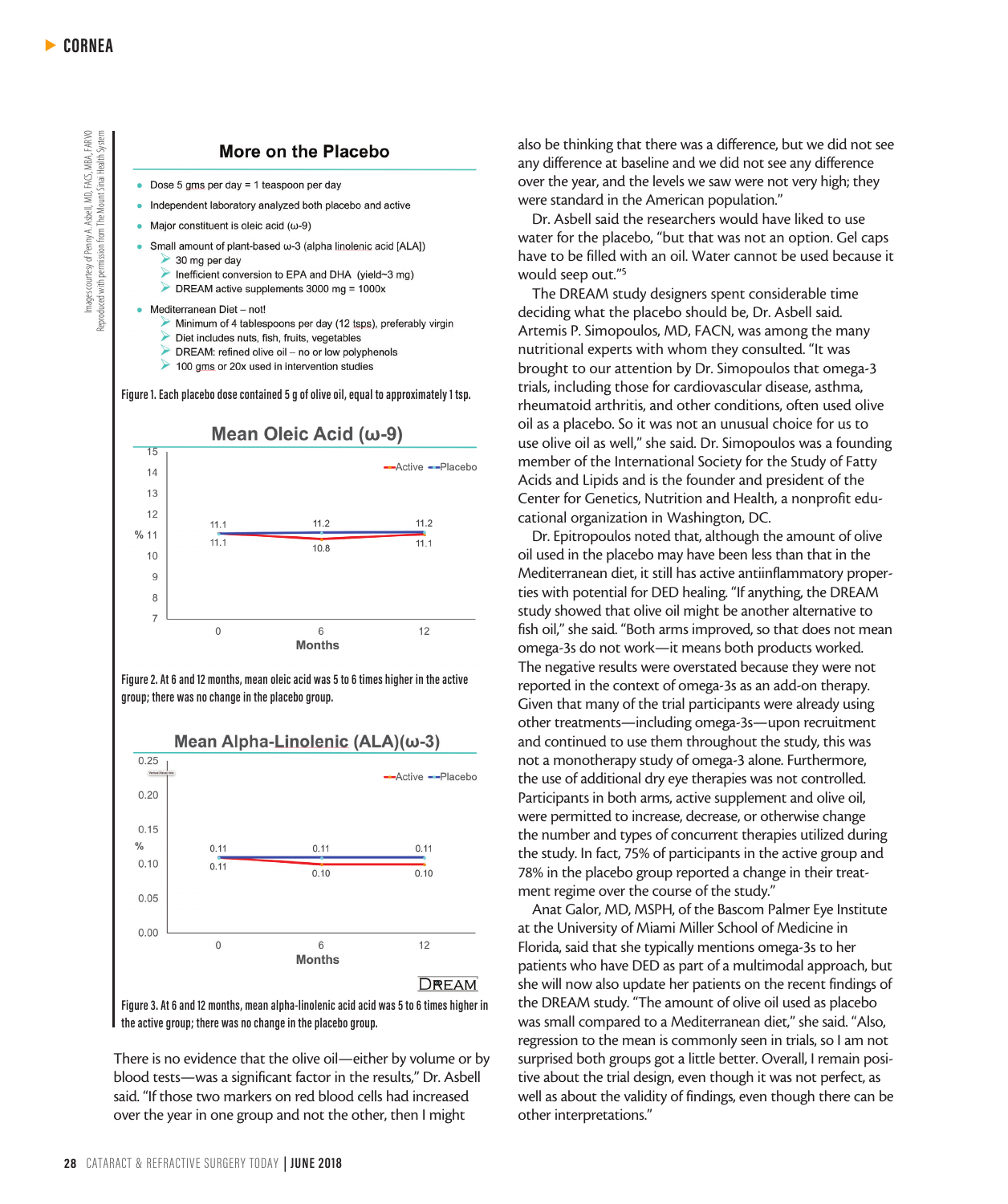Dr. Periman noted that, although she would have liked to see a no-treatment observation group in the DREAM study, she agrees that "fish oil did not outperform olive oil; they both appeared to be of benefit." She pointed out that the metrics used may be more of an issue than study design or placebo choice. "I think that the DREAM study, as well as 14 failures at FDA approval for new DED therapeutics, highlights a larger problem with dry eye trials. We do not have outcome metrics with good sensitivity and specificity. We do not have clear delineations between different dry eye subtypes. Maybe the ocular surface disease population is actually 10 to 20 diseases instead of two to three," she said. "Traditional metrics such as staining and Schirmer and [Standardized Patient Evaluation of Eye Dryness] scores have low sensitivity and specificity. This creates a challenge in discerning signal from noise. We need more accurate methods for studying disease activity on immunologic and neurologic levels. So if data show no effect, it could be that there truly is no effect, or it could mean that the study population and disease state was not homogeneous, or it could mean that the wrong endpoint was studied, or it could mean that we need a different measuring stick."

#### SUBGROUP ANALYSES

John D. Sheppard, MD, MMSC, FACS, of Virginia Eye Consultants and the department of ophthalmology at Eastern Virginia Medical School in Norfolk, said, "I'm delighted with the discipline in the DREAM study, looking at a very closely purified and esterified omega-3 essential fatty acid source for patients with dry eye disease. The fascinating outcome was that there was no differential effect upon signs and symptoms of dry eye disease. However, subpopulation segmented analyses of different types of patients; their nutritional status; their age; their absorption status; and many other factors in the diet, lifestyle, and underlying disease may reveal different subsets of patients who do indeed respond."

Dr. Asbell pointed out that the DREAM study looked at four prespecified subgroups. There was no difference between omega-3 and placebo in patients with high or low blood levels of EPA and DHA at baseline, with severe symptoms or mild symptoms, with severe signs or mild signs, or with or without inflammation as measured by human leukocyte antigen-DR expression. Exploratory analyses were performed on 18 additional features, and none found significant differences. She questioned the value of analyzing even more subgroups after the fact. "If you look long enough, eventually you will find some significance, but most statisticians would say that doing subgroup analyses after the fact, and doing them over and over until you find that one group that is statistically significant, is likely to lead to a false conclusion," she said.

Dr. Sheppard noted that the DREAM study's results "are in direct contradistinction to our study using a combination of omega-3s and gamma-linolenic acid [GLA] in the form of black currant seed oil,<sup>6</sup> as well as the large, multicenter, prospective, placebo-controlled study by the Epitropoulos group looking at another type of omega-3 supplement."3 He noted, however, that both of those studies were industry sponsored. "So perhaps a double-blinded study with a GLA-containing commercial product, without commercial sponsorship, corroborating the DREAM study analysis may give us results that are more consistent with some of the populations that we see as surgeons," he proposed. "GLA alone is an effective treatment for contact lens– and Sjögren syndrome–associated dry eye."7,8

He continued, "The equivalent therapeutic response in both DREAM groups logically arouses suspicions that even low doses of the refined, very low phenolic content olive oil control may have a significant therapeutic effect, particularly in real-life scenarios where overall dietary intake quality is often suboptimal. Oleic acid, the predominant fatty acid in olive oil,

offsets the inflammatory effect of a high fatty acid diet and may counteract arachidonic acid."9,10

## REAL-WORLD STUDY, REAL-WORLD IMPACT

Dr. Matossian noted that there has been substantial coverage of the DREAM study results in the mainstream media with headlines such as, "Fish Oil Supplements Ineffective Against Dry Eye,"11 and that this is a concern because it may influence patients.

"I'm hopeful that the patients will consult their doctors before making a change to their dry eye treatment, should it include omega-3s," she said. "The study was loosely controlled, and I don't believe that the results were strong enough to provide evidence to the eye care industry—including patients—to stop taking omega-3s." ■

*Editor's Note: The Access Business Group developed and donated the active and placebo capsules and performed the testing in the DREAM study. The fish oil concentrate in reesterified triglyceride form that was included in the active supplements was donated by Epax. The contents of the active and placebo capsules were verified by Nutrasource, an independent laboratory.* 

6. Sheppard JD Jr, Singh R, McClellan AJ, et al. Long-term supplementation with n-6 and n-3 PUFAs improves moderate-to-severe keratoconjunctivitis sicca: a randomized double-blind clinical trial. *Cornea*. 2013;32(10):1297-1304. 7. Kokke KH, Morris JA, Lawrenson JG. Oral omega-6 fatty acid treatment in contact lens associated dry eye. *Cont Lens Anterior Eye.* 2008;31(3):141-146. 8. Aragona P, Bucolo C, Spinella R, et al. Systemic omega-3 essential fatty acid treatment and PGE1 tear content in Sjogren's syndrome patients. *Invest Ophthalmol Vis Sci.* 2005;46:4474-4479.

9. Basu A, Devaraj S, Jialat I. Dietary factors that promote or retard inflammation. *Arterioscler Thromb Vasc Biol*. 2006;26:995-1001.

10. Hostmark A, Haug A. Percentages of oleic acid and arachidonic acid are inversely related in phospholipids of human sera. *Lipids Health Dis*. 2013;12:106. 11. Emery G. Fish oil supplements ineffective against dry eye. *Reuters.* April 13, 2018. www.reuters.com/article/us-health-dryeye-fishoil-trial/fish-oil-supplements-ineffective-against-dry-eye-idUSKBN1HK2JT. Accessed May 22, 2018.

<sup>1.</sup> Dry Eye Assessment and Management Study Research Group; Asbell PA, Maguire MG, Pistilli M, et al. n-3 fatty acid supplementation for the treatment of dry eye disease. *N Engl J Med*. 2018;378(18):1681-1690.

<sup>2.</sup> Dry Eye Syndrome PPP - 2013. American Academy of Ophthalmology. www.aao.org/preferred-practice-pattern/dry-eye-syndrome-ppp--2013. Accessed May 22, 2018.

<sup>3.</sup> Epitropoulos AT, Donnenfeld ED, Shah ZA, et al. Effect of oral re-esterified omega-3 nutritional supplementation on dry eyes. *Cornea*. 2016;35(9):1185- 1191.

<sup>4.</sup> DRY eye redefined: TFOS DEWS II Report. Tear Film & Ocular Surface Society. www.tfosdewsreport.org/. Accessed May 22, 2018.

<sup>5.</sup> Neeley CK. How to dissolve gel caps. July 27, 2017. https://healthfully.com/ dissolve-gel-caps-8241095.html. Accessed May 22, 2018.